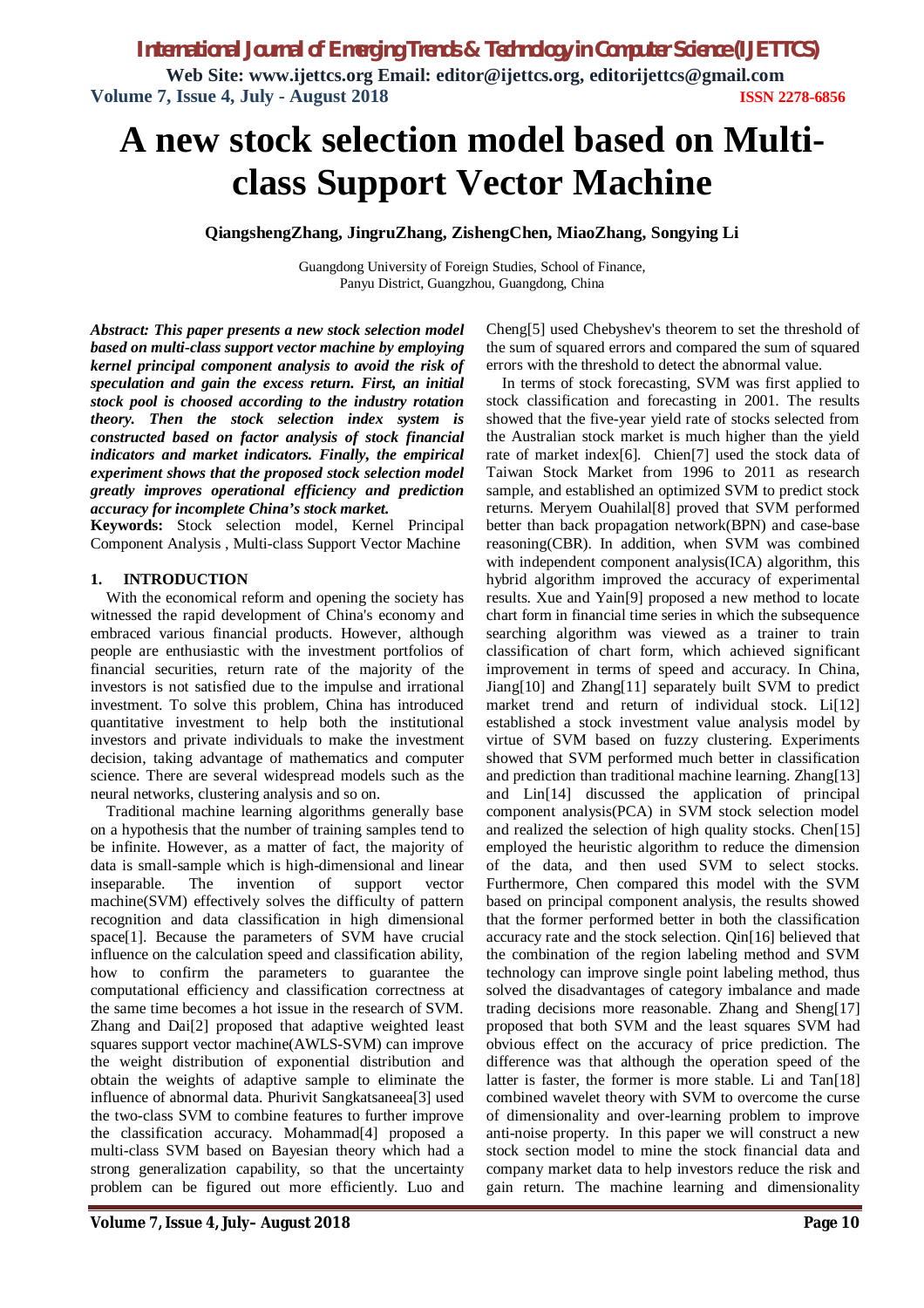## *International Journal of Emerging Trends & Technology in Computer Science (IJETTCS)* **Web Site: www.ijettcs.org Email: editor@ijettcs.org, [editorijettcs@gmail.com](mailto:editorijettcs@gmail.com)  Volume 7, Issue 4, July - August 2018 ISSN 2278-6856**

reduction algorithm are combined in order to avoid the influence of investors' emotion. The Multi-class Support Vector Machine model is built and empirical tests show that the model has strong learning ability and high prediction accuracy.

#### **2. SELECTION OF INITIAL STOCK POOL**

According to the industry rotation cycle theory, the intrinsic value of a company determines the interest of the portfolio. Therefore, it is important to select well-developed industries as the initial stock pool. The pharmaceutical industry has a loose relation with the macro economy. So China's ongoing economic transition plays an insignificant role in the performance of pharmaceutical industry. China's government has provided massive policy support and subsidy to electronics and information technology industries. As burgeoning industries, the prospects are promising and the development deserves attention from the public. Meanwhile, the machinery industry still plays an important strategic role as the mainstay of the national industry and the demand is growing steadily, no matter domestic or abroad. Based on the above analysis, this paper selects 1548 stocks from the pharmaceutical industry, electronics industry, machinery industry, and information technology industry in the A-share market as the initial stock pool.

Screen the initial stock pool to prepare for the following analysis. Because the indexes and yield rate are special compared with other stocks, so these stocks are supposed to be excluded; then exclude the suspended stocks and stocks cannot be traded in market day. There are four types of financial statements which are respectively first quarterly report, semiannual report, third quarterly report and annual report. Therefore, one quarter is regard as a unit.

#### **3. CONSTRUCTION Of STOCK INDEX SYSTEM**

Company's future development trend, continuous operation capability, operational efficiency and revenue, along with the market impact on the company are supposed to be measured comprehensively to build an effective index system. Hence, this paper selects stock indexes from four aspects which are growth indexes, cash flow indexes, technical indexes, and operational indexes. The initial stock indexes system includes total assets growth rate, earnings per share growth rate, net margin growth rate, revenue growth rate, cash flow ratio, net cash flow growth rate from operating activities, shareholder change rate, rate of return on total assets, and total assets turnover rate.

First and foremost, correlation between the stock index and the return of the next quarter is tested. In the first step, stock index should be sorted and divided into five groups. Then calculate the average excess return rate of each group. Secondly, examine the correlation between the stock indexes and the average excess return rate of each group. The correlation test results should higher than 0.75 to pass the test, so net cash flow growth rate from operating activities and the rate of return on total assets are eliminated, all the other stock indexes are tested. Then, after observing the frequency that the yield rate of the fifth group is higher than that of the first group, the average

excess return rate of the low-ranking group is subtracted from that factor to form a difference sequence in order to test the validity of the factor. Except for the total assets growth rate, all the other six factors pass the significance test. Additionally, we calculate Spearman rank correlation coefficient between net margin growth rate and earnings per share growth rate is 0.88, which indicates that these two factors are mutually substituted indexes and only one needs be remained. So, we construct the stock index system by five indexes which are total assets turnover rate, revenue growth rate, cash flow ratio, earnings per share growth rate, shareholder change rate.

#### **4. ESTABLISHMENT OF THE STOCK SELECTION MODEL BASED ON SVM**

The stock data from the third and fourth quarter of 2016 and the first, second and third quarters of 2017 are selected to train and test the model. For sake of simplifying the complexity of computing process of machine learning, it is necessary to reduce the dimension of the data. If the original data processed by dimension reduction still remain the main information, and the relationship between data remains unchanged or similar, then it is safe to use principal component method to reduce dimension with little side effect. The dimension reduction leads to a reduction of computation as well as efficiency improvement. Therefore, this paper firstly reduces the dimension of the stock indexes system, and then establishes multi-class SVM stock selection models.

#### **4.1 Kernel Principal Component Analysis**

The key of linear principal component analysis(PCA) is to remove noise and reduce dimension based on singular value decomposition(SVD). However, this algorithm implies a hidden condition that data only has the first-order and the second-order structure[19], so it is incompetent to deal with the non-stationary high dimensional data with large quantity of noise and large information overlap ratio. Therefore, it is obviously unreasonable to apply PCA to process stock data, instead, this paper uses the kernel PCA method to perform nonlinear dimension reduction.

The kernel function can exchange nonlinear problems in the input low dimensional space to a linear problem in higher dimensional space by defining a mapping from the low dimension space to the higher one. Therefore, the linear inseparable problem in the low dimensional space is transformed into the linear separable problem in high dimensional space.

Let  $X^k \in \mathbb{R}^N (k = 1, 2, \dots, l)$  be the original sample which can be mapped by the kernel function  $H: \mathbb{R}^N \to F, x \to X$  to higher dimensional space  $F: H(x_1), H(x_2), \dots, H(x_l)$  which meets the following prerequisite:

$$
\sum_{i=1}^{l} H(x_i) = 0
$$
  
(1)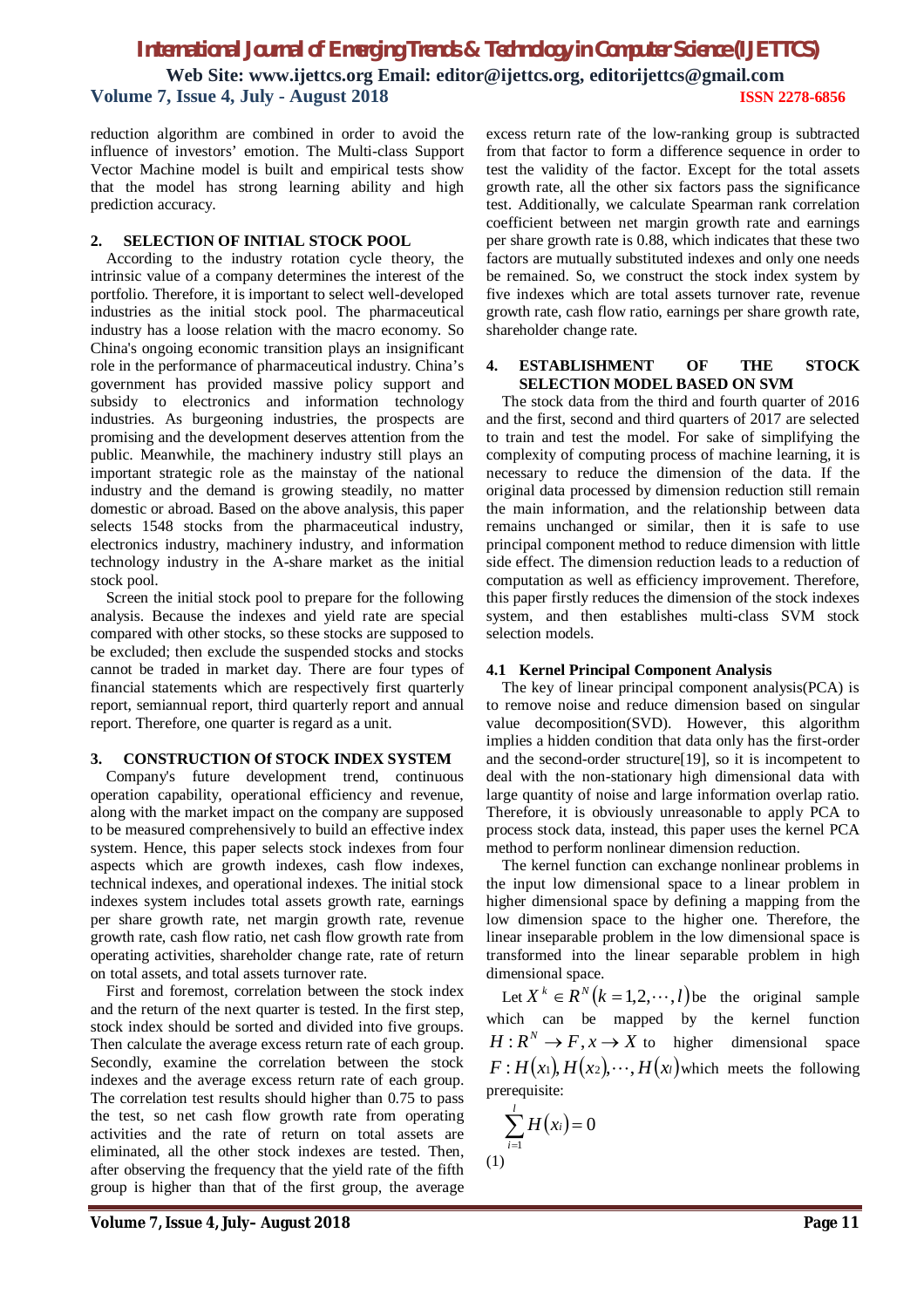**Web Site: www.ijettcs.org Email: editor@ijettcs.org, [editorijettcs@gmail.com](mailto:editorijettcs@gmail.com)  Volume 7, Issue 4, July - August 2018 ISSN 2278-6856**

Then the linear inseparable problem can be transformed into linear separable problem regarding using PCA to reduce the dimension of matrix  $K = \frac{1}{l} \sum_{j=1}^{l} H(X_j)H(X_j)$  $\vec{K} =$ *l j*  $H(X_j)H(X_j)^T$ *l K* 1 1

in the specific space  $F$  [20]. The results of the analysis will be variable as the change of kernel functions. The commonly used kernel functions are as follows:

(1) Linear kernel function:  $k(x, x_i) = x \cdot x_i$ ; (2)Polynomial kernel function:

 $K(x, x_i) = [\gamma \cdot (x \cdot x_i) + coef]^{d}$ , where *d* is the order of

the polynomial, and *coef* is the offset coefficient;

(3)Radial basis function (RBF) kernel function:  $K(x, x_i) = \exp(-\gamma \cdot ||x - x_i||^2)$ , where  $\gamma$  is the width of

the kernel function;

(4) Multi-Layer Perception (MLP) kernel function:  $K(x, x_i) = \tanh |v(x \cdot x_i) + c|$ 

Among the four kernel functions, the most widely used is the RBF kernel function. The RBF kernel function has a relatively wide convergence domain which can improve the precision of the calculation. It possesses not only strong generalization ability, but also high computational efficiency. Therefore the RBF kernel function is commonly used in classification field.

#### **4.2 Support Vector Machine Model**

The traditional SVM is a binary classifier based on Vapnik-Chervonenkis (VC) Dimension statistics theory which aims to minimize structural risk. Sequential quadratic programming method is used, and the optimal hyperplane divides data into two categories where the distance between categories is maximized and the classification accuracy is ensured. SVM has unique advantages on solving small sample, nonlinear and highdimensional pattern recognition problems.

Assuming a linear programming sample set is 
$$
T = \{(x_1, y_1), (x_2, y_2), \dots, (x_n, y_n)\}\in (X, Y)
$$
, and  $x_i \in X = R$ ,  $y_i \in Y = \{-1,1\}$ , hyperplane[21]  
 $H : \omega \cdot x + b = 0$  can not only correctly classify the samples, but also guarantee that the distance between samples close to the hyperplane in different classifications is the farthest, which is as following:

$$
\min_{\omega, b} \frac{1}{2} \omega^T \omega
$$
  
s.t.  $y_i[(\omega \cdot x_i + b)] \ge 1, i = 1, 2, \dots, n$   
(2)

Lagrangian transformation is performed on the above convex quadratic programming problem:

$$
L(\omega, b, \alpha) = \frac{1}{2} \omega^T \omega + \sum_{i=1}^n \alpha_i - \sum_{i=1}^n \alpha_i y_i (\omega^T x_i + b)
$$
  
(3)

Solve the above formula can obtain decision function in the following form:

$$
f(x) = \operatorname{sgn}\left[\sum_{i=1}^{n} \alpha_i y_i(x_i \cdot x) + b\right]
$$
\n(4)

Most of the problems in reality are linear inseparable problems. A kernel function can map the samples in the input low dimensional space into a higher dimensional space. In other words, it means that use  $K(x, x') = (\phi(x) \cdot \phi(x'))$  to replace the dot products  $x_i \cdot x_j$ of the low dimensional space[22], so that samples become linear separable in the space. The problem can be transferred into the following quadratic programming problem:

$$
\min_{\omega, b, \xi_i} \frac{1}{2} \omega^T \omega + C \sum_{i=1}^t \xi_i
$$
  
s.t. 
$$
\begin{cases} y_i \big[ \omega^T \phi(x_i) + b \big] \ge 1 - \xi_i \\ \xi_i \ge 0, i = 1, 2, \cdots, n \end{cases}
$$

*C* is a penalty function. The larger the*C* value is, the severer the penalty for classifying errors is. The dual form of the above formula is:

$$
\min_{\alpha} \frac{1}{2} \alpha^T Q \alpha + \frac{1}{4C} - e^T \alpha
$$
  
s.t. 
$$
\begin{cases} y^T \alpha = 0 \\ 0 \le \alpha_i \le C, i = 1, 2 \cdots, n \end{cases}
$$

 $(6)$ 

(7)

The decision function is obtained to classify the samples as following:

$$
f(x) = \mathrm{sgn}\left[\sum_{i=1}^{n} \alpha_i y_i K(x_i \cdot x) + b\right]
$$

Because built-in SVM model in MATLAB can only perform binary pattern recognition, which means that the samples can only be identified as "0" or "1". Unfortunately, this model is not suitable for the analysis of this paper. Therefore, this paper uses LibSVM, software which can solve the multi-pattern recognition problem quickly and efficiently.

#### **5. EMPIRICAL TEST OF STOCK SELECTION MODEL BASED ON SVM**

The experimental data of stock selection model is divided into training samples and test samples. The training samples are the third, fourth quarter of 2016 and the first and second quarters of 2017, and the test sample is the third quarter of 2017.

Utilizing the kernel PCA to reduce the dimension of the stock index system we first select the four principal components whose contribution of variance is 20.376%, 20.027%, 20.015%, 19.995% respectively. Then we set up the classification grade based on stock's return rate where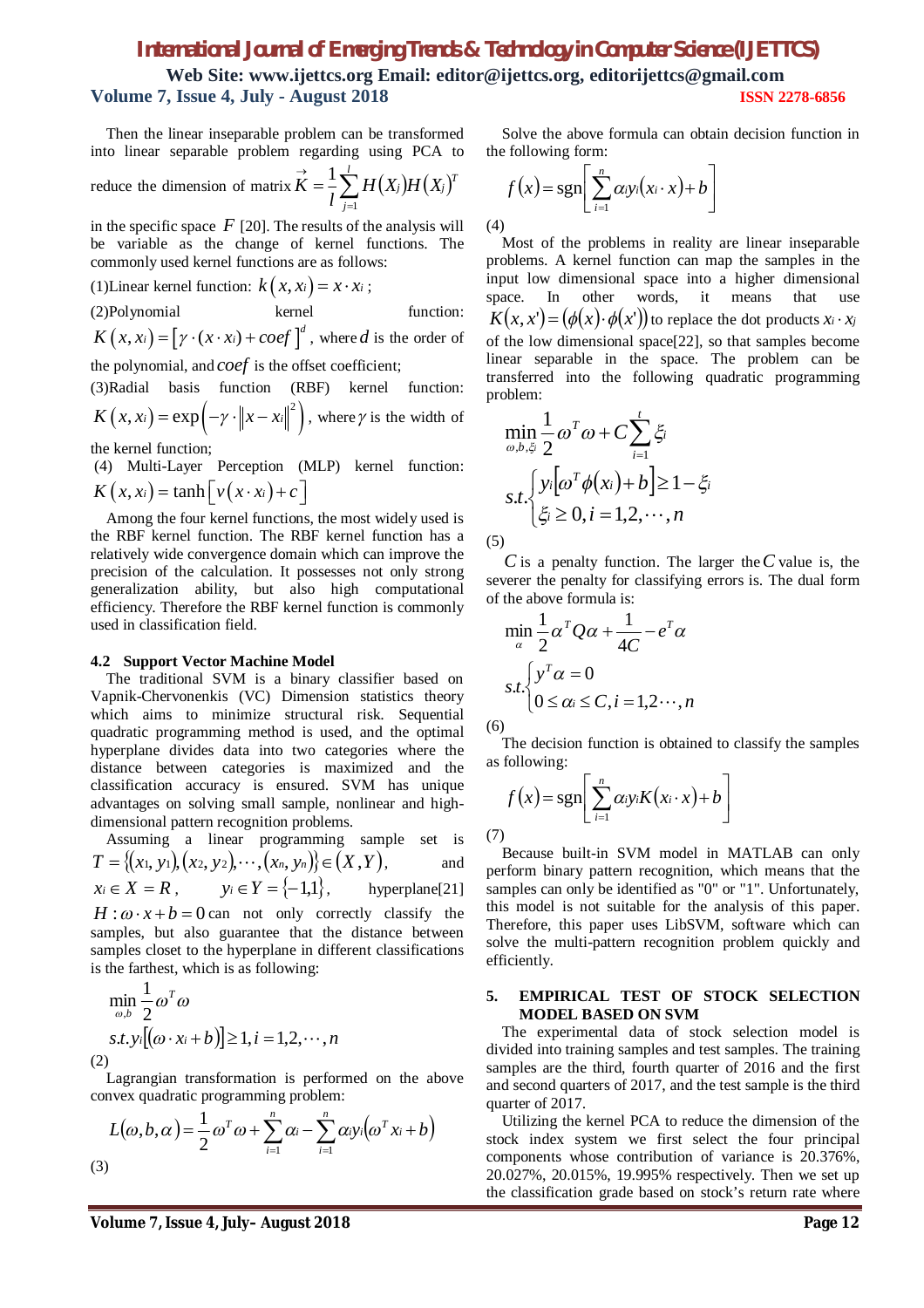**Web Site: www.ijettcs.org Email: editor@ijettcs.org, [editorijettcs@gmail.com](mailto:editorijettcs@gmail.com)  Volume 7, Issue 4, July - August 2018 ISSN 2278-6856**

the stocks are divided into sixteen categories. Since the performance of the SVM is not affected by the missing data, even some stocks are in lack of the kernel principal component, SVM can still classify them. So the number of training samples is 935. Stocks are classified as follows:

|  |  |  | <b>Table 1:</b> Stock Classification Grades |  |
|--|--|--|---------------------------------------------|--|
|--|--|--|---------------------------------------------|--|

| 1st              | 2nd              | 3rd              | 4th              |
|------------------|------------------|------------------|------------------|
| $< -40\%$        | $-40 - -30%$     | $-30 - -25%$     | $-25 - 20%$      |
| 5th              | 6th              | 7th              | 8th              |
| $-20 - 15\%$     | $-15 - 10%$      | $-10 - -5\%$     | $-5\%$ $\sim$ 0  |
| 9th              | 10th             | 11 <sub>th</sub> | 12 <sub>th</sub> |
| $0 - 5\%$        | $5 - 10%$        | $10 - 15%$       | $15 - 20%$       |
| 13 <sub>th</sub> | 14 <sub>th</sub> | 15 <sub>th</sub> | 16th             |
| $20 - 25%$       | $25 - 30%$       | $30 - 40%$       | $>40\%$          |

In this paper, the libsvmtrain() function in the LibSVM package is used to implement stock classification. The function libsvm\_options() is used to control several parameters such as kernel function type, kernel function parameter, weights, penalty function and so on. The selection of these parameters determines the performance and prediction accuracy of the SVM. After several empirical tests, the best generalization ability of the classifier is obtained by taking the cross-check factor as thirteen. Since this is a complex linear inseparable stock classification problem with high dimensions, to guarantee the classification precision and operation speed, RBF kernel function is the first choice.

After kernel function is determined, kernel function parameter  $\sigma$ , penalty parameter C and weight parameter  $\omega$ should be optimized to balance the complexity of machine learning and generalization ability. Among them,  $\sigma$ significantly affects the sensitivity of SVM to samples. If  $\sigma$  is too large, the operation complexity of classifier will increase and the speed will decrease. If  $\sigma$  is too small, the classifier will overreact to minor changes in the input sample, leading to failure of classification. *C* adjusts the balance between the generalization ability of classifier and the classification accuracy rate. If  $C$  is too large, for one hand it leads to the improvement of classification accuracy, for other hand it reduces the probability to apply the model in other problems.  $\omega$  is the weight of penalty factors. Since the traditional SVM pursues maximization of the overall classification accuracy, the classification accuracy of small sample has been ignored. Therefore, it is bound to present the phenomenon that the classification accuracy of the large sample is high while the accuracy rate of small sample is low. In order to solve this problem, different weight of the penalty factors are assigned to different classes, that is, the penalty factors assigned to small sample is larger than that of the large sample.

In this paper, the minimizing of cross-check error is taken as the target, and grid search is adopted. The initial parameters and search step size are set in the following table:

**Table 2:** Initial parameters and search step size

| Parameter                                       | <b>Initial Setting</b> | <b>Search Step</b><br>Length |
|-------------------------------------------------|------------------------|------------------------------|
| Kernel<br><b>Function</b><br>Parameter $\sigma$ | (0.005, 0.5)           | 0.005                        |
| <b>Penalty</b><br>Parameter $C$                 | (1,10)                 | 0.5                          |
| Weight<br>Parameter $\omega$                    | (0.002, 0.2)           | 0.001                        |

The optimal parameters of the kernel function obtained through search are as follows: the kernel function parameter  $\sigma$  is 0.01, the penalty parameter C is 5, and the weight parameter  $\omega$  is assigned as follow: (0.134, 0.173, 0.067, 0.083, 0.025, 0.010, 0.004, 0.014, 0.015, 0.018, 0.031, 0.057, 0.035, 0.149, 0.172).

The actual classification and predicted classification results are shown as follows: taking the first class as an example, in the actual classification, there are 13 first class stocks, while there are 9 first class stocks in the forecast classification. A total number of 5 stocks are included both in the actual classification as well as in the predicted classification, so the classification accuracy is 38.46%. A total number of 8 stocks are actually in the first class, but are wrongly classified into the other classes in the predicted classification. So the classification error rate was 61.54%. The overall prediction accuracy is 83.64%. It can be observed intuitively from the chart that the correct rate of classification shows a trend of increasing firstly and then decreasing. The classification accuracy in 6th class to 12th class remains higher than 80%, indicating that SVM has higher accuracy in the prediction of the stocks whose rate of return are from -15% to 20%, and the accuracy is significantly reduced when return rate of stocks is too high or too low.



**Figure 1** The accuracy rate of prediction and the performance of SVM

Compared with the traditional machine learning methods such as neural network which supposes that sample size tend to be infinite, the SVM performs prominently in small samples, so this paper designs a comparative trial. The empirical test is carried out in pharmaceutical industry, electronics industry, machinery industry, and information technology industry respectively. In addition, all stocks whose predicted rate of return is higher than 0, in other words, whose predicted classification is above or equal to 9th class, are regarded as "buying stocks". Compare the average return rate of "buying stocks" with that of certain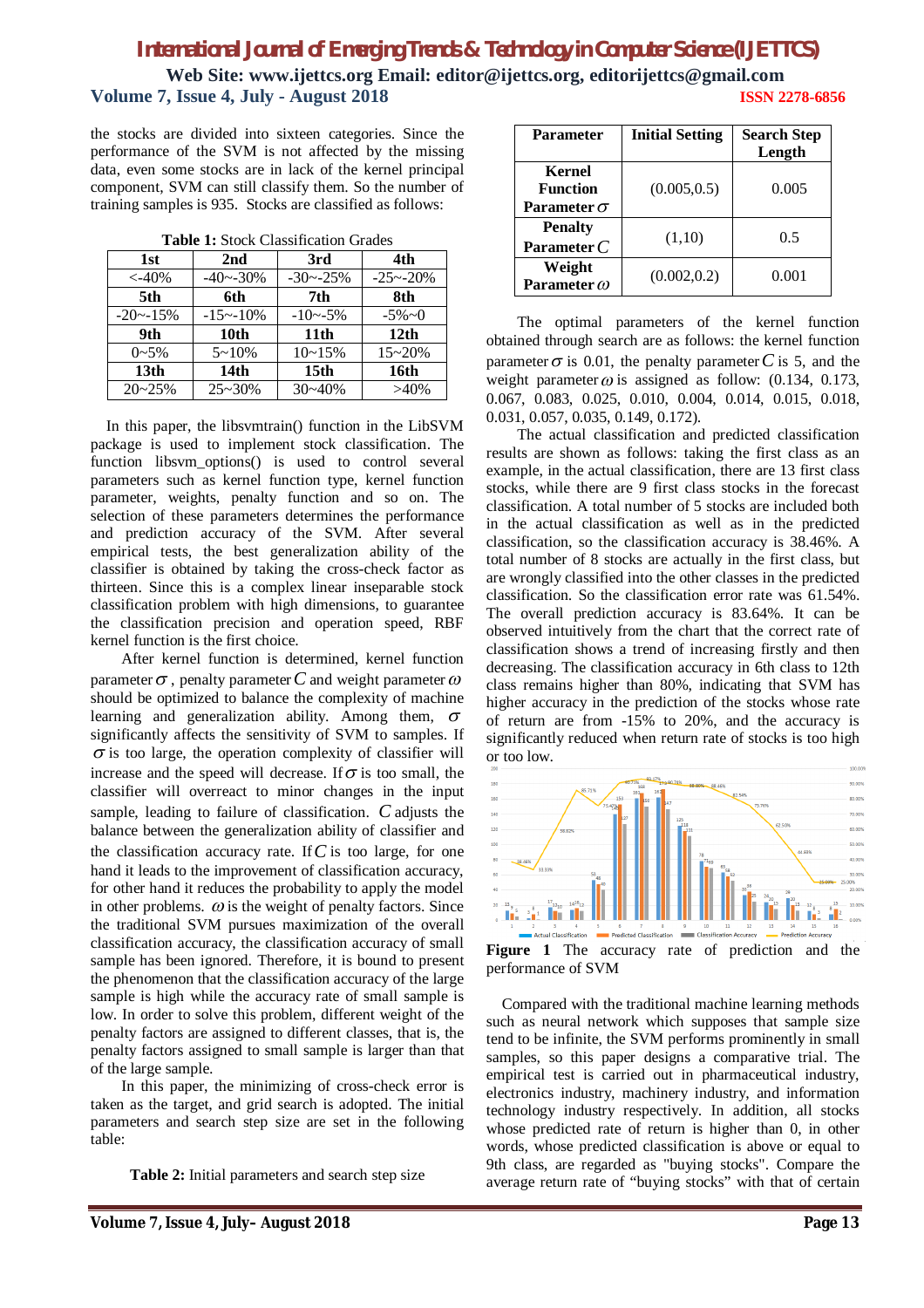**Web Site: www.ijettcs.org Email: editor@ijettcs.org, [editorijettcs@gmail.com](mailto:editorijettcs@gmail.com)  Volume 7, Issue 4, July - August 2018 ISSN 2278-6856**

industry to investigate the performance of SVM in the specific industry.

|                        | <b>Table 3:</b> Earnings Per Share (EPS) of All Stocks and |  |
|------------------------|------------------------------------------------------------|--|
| <b>Selected Stocks</b> |                                                            |  |

| <b>Industry</b>                                             | Pharmaceutical<br><b>Industry</b>   | <b>Electronics</b><br><b>Industry</b>                      |
|-------------------------------------------------------------|-------------------------------------|------------------------------------------------------------|
| <b>Classification</b><br><b>Accuracy</b>                    | 83.37%                              | 80.21%                                                     |
| <b>Total Number of</b><br><b>Stocks</b>                     | 126                                 | 40                                                         |
| <b>The Number of</b><br><b>Stocks (Rate of</b><br>Return>0) | 49                                  | 13                                                         |
| The number of<br><b>Selected Stocks</b>                     | 56                                  | 11                                                         |
| <b>Return rate of All</b><br><b>Stocks</b>                  | $-0.0099$                           | $-0.0180$                                                  |
| <b>Return Rate of</b><br><b>Selected Stocks</b>             | 0.0569                              | 0.0601                                                     |
| <b>Industry</b>                                             | <b>Machinery</b><br><b>Industry</b> | <b>Information</b><br><b>Technology</b><br><b>Industry</b> |
| <b>Classification</b><br><b>Accuracy</b>                    | 82.59%                              | 80.82%                                                     |
| <b>Total Number of</b><br><b>Stocks</b>                     | 477                                 | 292                                                        |
| <b>The Number of</b><br><b>Stocks (Rate of</b><br>Return>0) | 146                                 | 100                                                        |
| The number of<br><b>Selected Stocks</b>                     | 133                                 | 109                                                        |
| <b>Return rate of All</b><br><b>Stocks</b>                  | $-0.0227$                           | $-0.0184$                                                  |
| <b>Return Rate of</b><br><b>Selected Stocks</b>             | 0.0623                              | 0.0591                                                     |

The results of empirical tests show that the classification accuracy rate of the four industries can reach 80%, and a high excess rate of return can be obtained. The results of the comparative trial shows that the multi-class SVM stock selection model has strong generalization ability and is suitable to be applied in individual industries. Therefore, the SVM model has outstanding and stable performance in stock selection.

#### **6. CONCLUSION**

This paper employs kernel principal component analysis to extract principal components of financial indexes as input variables in the multi-class SVM model to establish the stock selection model which can classify the stocks according to predicted quarterly return rate. The industry rotation theory is used to select initial stock pool. The selection of stocks is transformed into a common prediction and classification problems. The results show that multiclass SVM is a effective model to circumvent risk and increase return for investors.

#### **Acknowledgement**

This paper is supported by the Natural Science Foundation of Guangdong Province, China under Grant 2017A030313435.

#### **REFERENCE**

- [1] Cherkassky, V. "The Nature Of Statistical Learning Theory." Technometrics 38.4(2002):409-409.
- [2] Zhao, Chao, et al. "Soft sensor modeling for penicillin fermentation process based on adaptive weighted least squares support vector machine." Journal of Nanjing University of Science & Technology (2017).
- [3] Sangkatsanee, Phurivit, N. Wattanapongsakorn, and C. Charnsripinyo. "Practical real-time intrusion detection using machine learning approaches." Computer Communications 34.18(2011):2227-2235.
- [4] Sadooghi, Mohammad Saleh, and S. E. Khadem. "Improving one class support vector machine novelty detection scheme using nonlinear features." Pattern Recognition 83(2018).
- [5] Luo, Songrong, and J.Cheng. "VPMCD based novelty detection method on and its application to fault identification for local characteristic-scale decomposition." Cluster Computing 20.25(2017):1-11.
- [6] Fan, A., and M. Palaniswami. "Stock selection using support vector machines." International Joint Conference on Neural Networks, 2001. Proceedings. IJCNN IEEE, 2001:1793-1798 vol.3.
- [7] Huang, Chien Feng. "A hybrid stock selection model using genetic algorithms and support vector regression." Applied Soft Computing Journal 12.2(2012):807-818.
- [8] Ouahilal, Meryem, et al. "A novel hybrid model based on Hodrick–Prescott filter and support vector regression algorithm for optimizing stock market price prediction." Journal of Big Data 4.1(2017):31.
- [9] Gong, Xueyuan, et al. "Financial time series pattern matching with extended UCR Suite and Support Vector Machine." Expert Systems with Applications 55.C(2016):284-296.
- [10]Jiang Hanqiao. " Research on Securities Investment Decision Making Based on Support Vector Machine[D]." Wuhan University,2005
- [11]Zhang Chenxi, Zhang Yanping, Zhang Yingchun et al. " Stock Prediction Based On Support Vector Machine[J]." Computer Technology and Development 16.6(2006):35-37.
- [12]Li Yunfei, Hui Xiaofeng. " Research on Stock Investment Value Classification Model Based on Support Vector Machine [J]." Chinese Soft Science 1(2008):135-140.
- [13]Zhang Yuchuan, Zhang Zuoquan, Huang Zhen. " Application of Support Vector Machines in Selecting High-Quality Stocks [J]." Statistics and Decision-Making 4(2008):163-165.
- [14] Quan Lin, Jiang Xiuzhen, Zhao Junhe, etc. " Research on Stock Selection Model Based on SVM Classification Algorithm [J]." Journal of Shanghai JiaoTong University 9(2009):1412-1416.